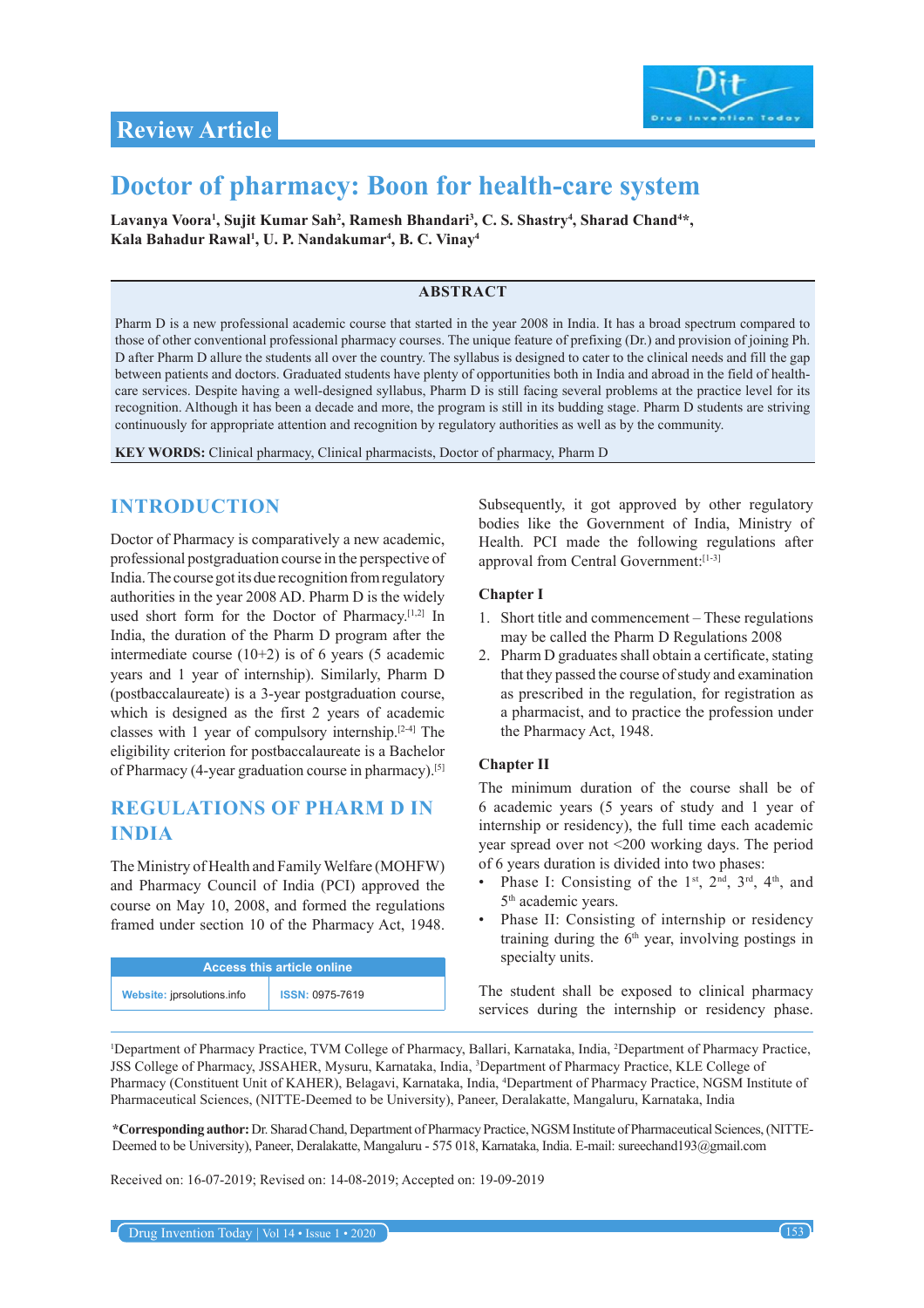He/she shall acquire skills under the supervision of a capable physician and clinical pharmacist. The student should gain thorough knowledge and practice and should become capable of carrying out clinical pharmacy activities independently.

Pharm D (postbaccalaureate): This course should consist of the following two phases:

- Phase I: Consisting of the  $1<sup>st</sup>$  and  $2<sup>nd</sup>$  academic years
- Phase II: Consisting of internship or residency training as applicable in Pharm D.

# **SPECTRUM OF DOCTOR OF PHARMACY**

Pharm D is a noble course having integration of both bachelor and master programs as a single academic course. It is having unique features of eligibility to prefix "Dr." to their name and can register for Doctor of Philosophy (Ph. D) program.<sup>[2,3]</sup> During the course, students are exposed to various clinical services in hospitals. Students with sufficient clinical knowledge should provide all the clinical pharmacy services in the hospitals and other working areas such as clinical research centers, pharmacovigilance programs and centers, pharmacoeconomics research, outreach clinics, screening programs, pharmacoepidemiological research, academics, and at the community level. The most considerable activity of clinical pharmacists is patient counseling, which has a key importance, from a patient's point of view.<sup>[6-9]</sup> Clinical pharmacist educates the patients regarding the purpose of therapy, expected outcomes, storage condition of medications and medical devices, disease condition, method and route of administration, possible side effects and adverse effects of drugs, and ways to minimize them.[10] Apart from being a conventional pharmacist, clinical pharmacists can also contribute as medical writers, clinical data managers, clinical trial managers, clinical research coordinators, liaison officers, drug safety officers, and many more.<sup>[11]</sup>

Conventionally, pharmacy graduates in India have been trained with skills focusing on the formulation, compounding and dispensing, marketing, academics, and other pharmaceutical industrial aspects. The introduction of the Pharm D course in India has widened all the scopes of pharmacists toward patient care.<sup>[12]</sup> The inclusion of subjects such as pharmacotherapeutics, clinical pharmacy practice, and therapeutic drug monitoring has provided insights into shedding light on understanding the patient's health-care benefits.<sup>[10,11]</sup> Additional subjects such as pharmacogenomics, therapeutic drug monitoring, clinical toxicology, and pathophysiology give the pharmacists away to understand the molecular mechanism of disease manifestations and ways to manage them. The inclusion of subjects such as biostatistics and research methodology, clinical research, and pharmacoeconomics offers a better understanding of recent trends and trains in research areas.<sup>[13]</sup> The unique feature of 6 months of clerkship activities and 12 months of internship activities in various departments sufficiently exposes the students clinically, to take clinical decisions independently.[2] The diverse knowledge and clinical knowledge in several areas of pharmaceutical science and clinical practice hold the Pharm D in the expert designation to offer their services that contribute to better patient care.[5,7]

# **NEED FOR DOCTOR OF PHARMACY PROGRAM IN INDIA**

The primary motive behind the starting of Pharm D course in India is to educate and train the students to meet the shortage of pharmacists in Indian hospitals, to produce the clinical pharmacists for the sole reason to promote the health-care services, and also to matchup the credit hours as postgraduation level Pharm D curriculum as implemented in the United States of America. Several institutions have submitted the proposal in the initial round, and PCI selected 20 pharmaceutical science institutions in India. PCI forwarded a suitable proposal to the Indian MOHFW for further review and approval. Similarly, the National Association of Boards of Pharmacy (NABP) in the United States has amended the rules and formed a new requirement for entry and registering under the Foreign Pharmacy Graduate Equivalent Examination (FPGEE).<sup>[14,15]</sup> NABP states to have a minimum of 5 years of study to register as FPGEE and further processing for the North American Pharmacist Licensure Examination (NAPLEX). After passing the NAPLEX examination, the individuals will be conferred with a license to practice as a registered pharmacist in North American territory. This was another reason for the modification in the pharmacy course in India.<sup>[15,16]</sup> Several philosophers and pharmacists took it as a positive step in the field of pharmacy and to prepare pharmacists as qualified and skilled health professionals. The vast knowledge of pharmaceutical sciences and skills in clinical set up has given a thought to optimize patient's drug therapy and enhance patient safety. The paradigm shift from the conventional pharmacist in industry, community, and as a compounder and dispenser in hospital pharmacy, the profession of pharmacy has entered the era of multidisciplinary collaborations of health professionals to assure patient safety.[17,18] Furthermore, to develop the hospital as the safe place for patients, the accreditation of hospital by several agencies such as the National Accreditation Board for Hospitals and Healthcare Providers, National Accreditation Board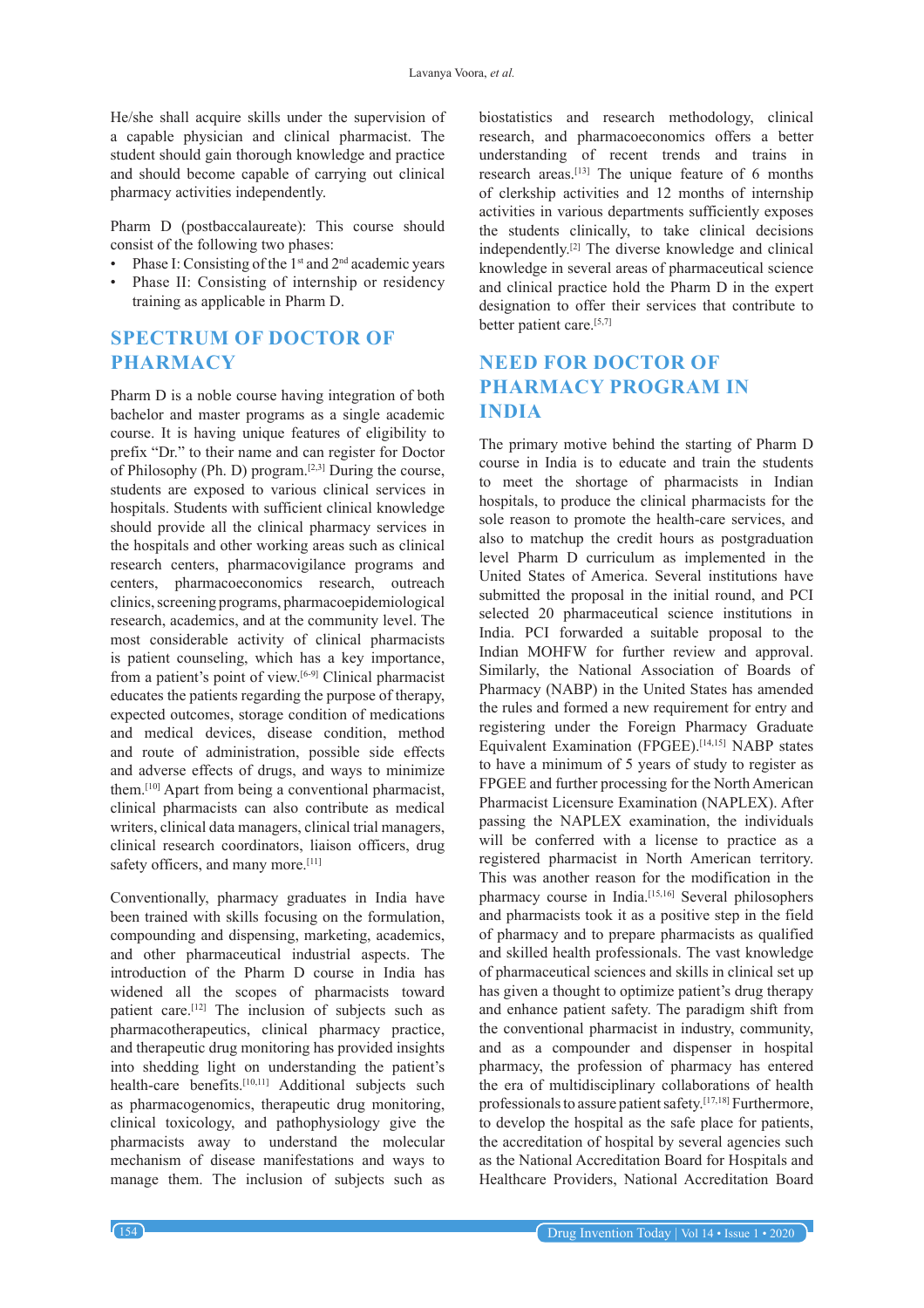for Testing and Calibration Laboratories, and Joint Commission International is of critical importance nowadays. Such accrediting bodies well accept the importance of a clinical pharmacist's role.

# **CLINICAL PHARMACY ACTIVITIES IN HOSPITALS BY PHARM D**

The pharmacy has been the profession to look at the pharmaceutical aspect of the industrial and community setup. The pharmacy has now expanded its areas around direct healthcare, all across the globe as well as in India. Still, there are numerous challenges at ground level that should be timely addressed, to raise the standards of health in the nation. The course of pharmacy needs continuous updating and suitable modification depending on the health demand of a particular geographical area.<sup>[19]</sup> This need for modification justifies the introduction of a doctor of pharmacy course in India. Thus, the commencement of the Pharm D program in the nation was a necessary decision, which got due recognition and was welcomed by pharmacy professionals. Over 600 pharmacy colleges are offering the Pharm D course across India. The activities and interventions by clinical pharmacists are proven to have a positive impact on patient care.[20] This evidence is supported by several scientific studies conducted in India and abroad. The department of pharmacy practice is the department primarily dealing with the Pharm D education. It aims to promote rational drug use and provide several clinical pharmacy services in the hospital. Some of the major clinical pharmacist activities carried out by Pharm D students and professionals in the hospital to support sound patient care are as follows:

### **Participation in Ward Rounds**

A clinical pharmacist needs to attend the patient's ward rounds daily, along with the multidisciplinary team of a physician. Every clinical pharmacist actively discusses the clinical condition of a patient with other health professionals, including doctors. Clinical pharmacist learns all the cases and provides complete drug information to the ward round team and analyzes the prescription for possible side effects and adverse drug reactions (ADRs). Any suspected or identified ADRs could be reported in the Pharmacovigilance Program of India. Comprehensive knowledge of clinical pharmacist helps during the decision-making of therapy.[3,10]

### **Medication History Review**

The pharmacist interviews the patient about demographic details, obtains the complete history of patients including the previous status of the disease, medication used for known disease, allergic history

with drug, and other allergens, and personal history of patients including birth history, immunization history, and menstrual history, wherever applicable. Information regarding diet, elaboration of present illness, and verifying the presented complaints with documents are some of the basic activities done by Pharm D students and clinical pharmacists. Medication history is made to obtain the complete drug usage pattern overtime by a patient; this may assist in endorsing the most suitable therapy.[5,10]

### **Pharmaceutical Care**

Clinical pharmacists will collect the data and collate the collected data in a suitable format (SOAP format). The relevant information collected from the patient gives a brief insight into the diseased condition, which helps in setting the desired goals and clinical endpoints. Monitoring the efficacy of therapy and assessing the drug-related problems, including various ADRs, help in better patient care. Clinical pharmacist follows the patient and monitors for therapeutic and toxicity parameters, counsels the patients, and maintains all the documents.[10,13]

#### **Prescription Order Review**

Clinical pharmacists review the individual patient's prescription. While reviewing patient prescription orders, pharmacists focus on rational therapy, medication duplication, interactions, incompatibility, and ADRs, along with this cost-effectiveness for drugs, the patient medication order is matching with the dispensed medications. After a thorough review, if the pharmacist finds any errors, it can be discussed with the physicians in the next day ward rounds participation.[3,10]

#### **Pharmacovigilance Activities**

In every region, a pharmacovigilance center is necessary.[7] The pharmacist plays a key role in the pharmacovigilance center. Clinical pharmacy activity majorly focuses on identifying, assessing, and monitoring of ADRs in the hospital. During ward rounds, they monitor the patients, who are susceptible to ADRs due to the previous history of reactions to the drug or through routine drug therapy monitoring.<sup>[17,18]</sup> After identifying the ADR, the pharmacist assesses the severity of ADR using Naranjo scale algorithm, modified Hat wag, Siegel Scale, Modified Schumock, and Thornton Scale, respectively. They will provide an alert card based on the patient's condition. The pharmacist will share information regarding ADR to the physicians, and they report to the pharmacovigilance center, and later, they will document to prevent the reoccurrence of such incidence.[20,21]

A pharmacist lead clinical pharmacy services are milestones in the context of Indian pharmacy education. Several clinical and research activities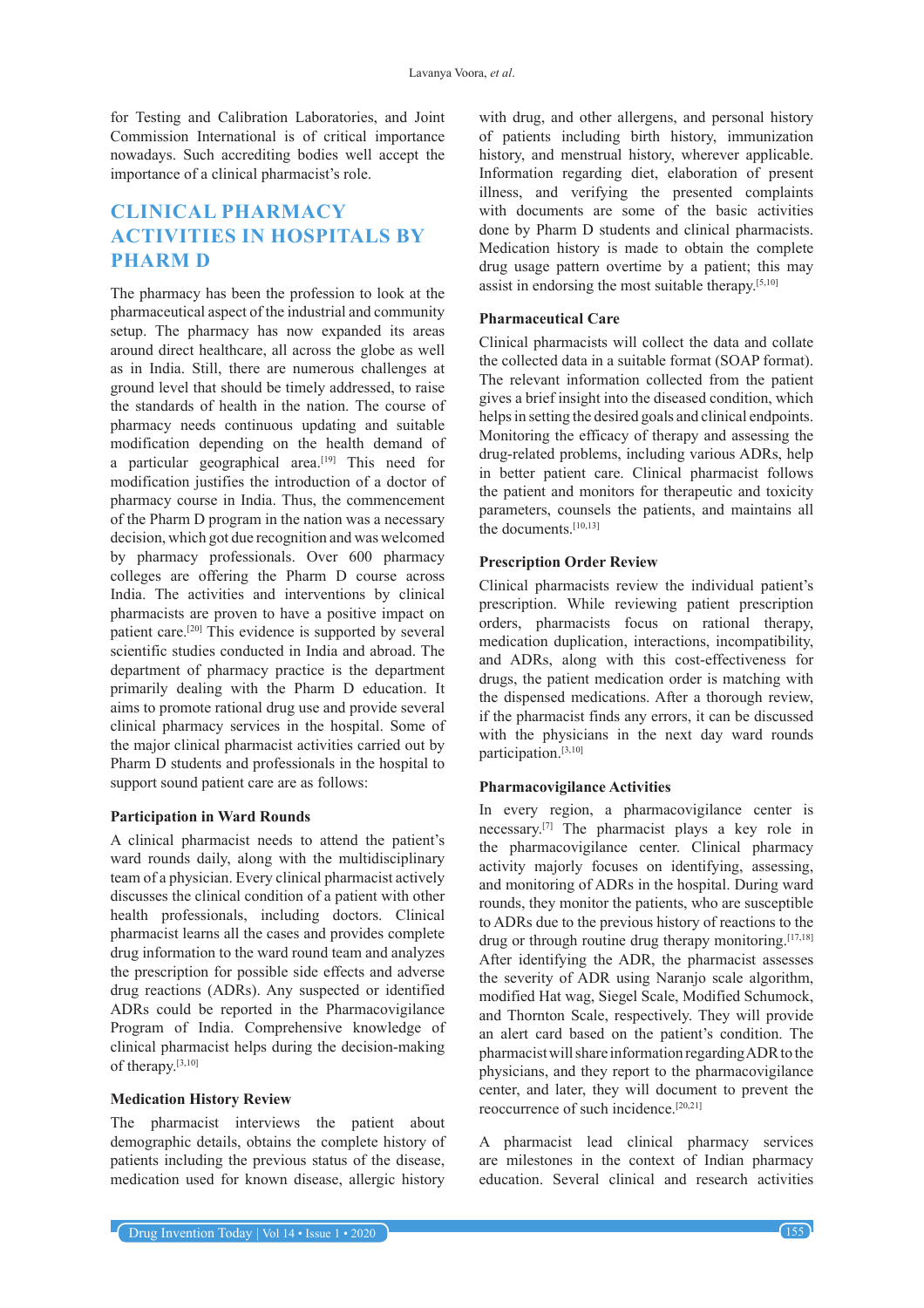carried out by clinical pharmacists, and Pharm D students in hospitals are defining the need for clinical pharmacists in hospitals. It is already proven and accepted that pharmacist plays a crucial role in the decision-making of prescription. This is raising the standard of pharmacy education in India.<sup>[22]</sup>

### **Prevention, Assessment, and Management of Drug Interactions by the Pharmacist**

Mainly the patients who are having multiple disease state, multiple drug therapy, and geriatrics, pediatrics patient's pharmacist should check for the major drug-drug interactions which lead worsening condition in a patient.<sup>[23]</sup> If any interactions may lead to an adverse effect on the patient, it has to be reported to the respective physician. Interactions can be identified using software such as Micromedex, Lexicomp, UpToDate, textbooks, and other sources. If any interactions have been found, then pharmacists should explain the interaction causing drugs, types of interaction, and the severity of interaction along with the best alternative therapy. The interaction should be documented meticulously to prevent future recurrence and should be bought in the notice of the pharmacy and therapeutic committee for safe policymaking. Hence, the interactions can be minimized in the coming days.[24,25]

#### **Patient Counseling Services**

Patient counseling is one of the most essential and critical activities of the clinical pharmacist in tertiary care teaching hospitals, the clinical pharmacist and Pharm D student counsel the patient regarding the existing disease and their medication. In every hospital, there should be the counseling center to provide patient counseling to the inpatients and outpatients. Pharmacists should counsel the patient regarding their disease state, medication counseling, device counseling if they are using, dosage form, route of administration, duration of the medication, and a dose of the medication. The patients should also be counseled regarding lifestyle modification, and the strict diet that has to be followed, that aids the patient to improve the quality of life and also enhance better patient care.[26,27]

#### **Drug Information Services**

In every tertiary care teaching hospital, pharmacist manages a drug information center (DIC) under the department of pharmacy practice. A pharmacist provides all the relevant information regarding all the queries raised by health-care professionals and patients. The information may cover broad categories of diseases, drugs, and lifestyle to be followed or of any form. In short, the drug information center provides information regarding entire aspects of drugs, pharmaceutical devices, diseases, and toxic

substances.<sup>[28]</sup> The center may receive the queries through specifically designed drug information request form or through direct telephone calls to the DIC, manually visiting DIC, and by any other electronic means such as the internet, fax, request portal, or by e-mail.[7,29] There are various drug information sources required to answer the queries received. Various sources maintained in DIC are scientifically published or peer-reviewed journals, bulletin of organizations, various institutional and organizational newsletters, magazines, gazettes, etc., secondary sources include summary of primary sources, and other electronic databases such as UpToDate, Clinirex, Micromedex, Lexicomp, therapeutic guidelines eGT, institutional guidelines, and hospital formularies; similarly, the tertiary sources include textbooks, monographs, AHFS, BNF. The pharmacist should provide the information to the requester after referring to the standard source.<sup>[30]</sup>

# **CURRENT STATUS OF PHARM IN INDIA**

In the present day, large and tertiary care hospitals in the private sector employ clinical pharmacists: According to Nobil Skaria, general secretary, Doctor of Pharmacy (Pharm D) postgraduates, they have no employment opportunities in the government sector.<sup>[31-33]</sup> However, there is an urgent need for clinical pharmacists in the government sector as doctors are left to manage a large number of patients. Around 500 clinical pharmacists work in the private sector.[34] The government should give serious thought to the matter as it will go a long way in bringing down medication errors. Pharm D graduates study the whole canvas of a drug from the effect it makes in the body, its adverse reactions, how a particular drug dosage could harm rather than cure, or why a drug is less effective if taken with certain food items and so on.<sup>[35]</sup> This issue can be addressed by prescription auditing, ADR monitoring, and optimum use of medicines, thereby bringing down expenses by introducing them in medical colleges and hospitals.[36]

# **PHARM D IN OTHER NEIGHBORING COUNTRIES**

### **Nepal**

In Nepal, in the year 2010 AD, Kathmandu University started 3 years postbaccalaureate Pharm D course. The course was undertaken by the department of pharmacy practice on a campus situated in Dhulikhel, Kavre. The course was having 1 year of the mandatory internship program as in India. There was no Pharm D course of 5 or 6 years as in Pakistan and India.[37] Due to the regulatory issue by the Nepal Pharmacy Council, the same course was crapped and further enrollment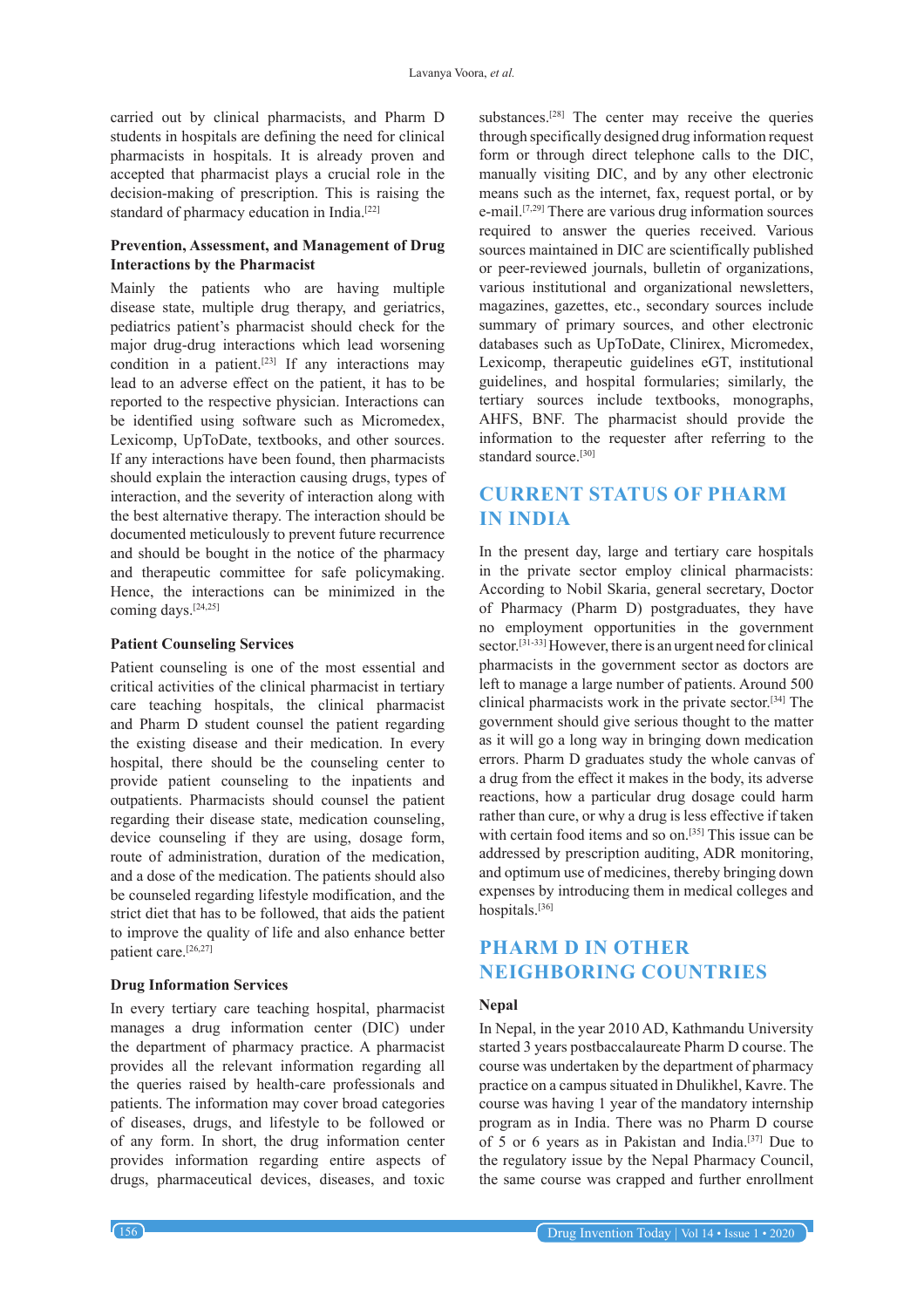was halted.[38] The postbaccalaureate Pharm D is being registered as postgraduate pharmacist after clearing licensing examinations, whereas the regular Pharm D student studied for 5 years from Pakistan and 6 years from India which are not being registered as a postgraduate. Even though postgraduation recognition in India, the same course is being registered as an undergraduate equivalent to a Bachelor of Pharmacy.

#### **Pakistan**

The existing 4 years Bachelor of Pharmacy program was upgraded to 5 years Doctor of Pharmacy (Pharm D) program in the year 2004 by the Pakistan Council of Pharmacy.[39] As in India, the enrollment was done after 12 years of schooling education in any stream of science.<sup>[40]</sup> The primary focus of this 5-year professional program was to incorporate the role of pharmacists in patient care. The Pharm D program is of 5-year duration in Pakistan, which is different from 6-year Pharm D course in India.[41] The clerkship and internship program is the same in both and Pakistan, but the study duration varies in both nations. Despite differences in course structure and academic year, both nations share the common goal of optimized patient care and ensuring patient safety.<sup>[42]</sup>

#### **Bangladesh**

Four years of a Bachelor of Pharmacy program and 1 year of postgraduation program approved by the Pharmacy Council of Bangladesh started a similar course of Pharm D of 5 years. As in India, the eligibility for enrolling in Pharm D was an intermediate course in any stream of science. The clerkship and internship programs are the same as in countries such as India, Pakistan, and Thailand.<sup>[43,44]</sup>

#### **Thailand**

Thailand was the first Asian country to introduce the Pharm D program. The course structure was of 6-year program having the same structure presently existing in India. The course was introduced long back in the year 1992 AD at Naresuan University with the objective of better patient care. Pharm D was more suitable in the aspect of pharmaceutical care and the field of industrial pharmacy.[31,32]

# **CONCLUSION**

Doctor of Pharmacy is the latest course in the context of India. Although it has been more than a decade, yet it is in the budding stage. Pharm D students are striving continuously for appropriate attention and recognition by regulatory authorities as well as by community peoples. The Pharm D course is designed to gratify the need for patient care by providing clinical pharmacy services in hospitals and health-care institutions. Pharm D is a promising course in terms of curricula, and clinical skills, the timely mobilization

of services provided by a clinical pharmacist may strengthen the multidisciplinary and holistic approach in patient care. Pharm D students have to prove their importance and create an opportunity for them by showing their expertise. As it is an extensively patientoriented curriculum, the direct and indirect benefit to the patients should be demonstrable. The clinical pharmacy services would significantly minimize the workload of health professionals and may contribute to strengthening the Indian health-care system. Hence, it can be concluded that the course is well designed for addressing the clinical issues; Pharm D students should train themselves adequately to contribute to the Indian health-care system from an individual level.

## **REFERENCES**

- 1. Pharm D. Regulations The Gazette of India, Part III, Section 4. Ministry of Health and Family Welfare. Pharmacy Council of India; 2008. p. 1-97. Available from: http://www.pci.nic.in/PDF Files/PharmD-Revised-A.pdf. [Last accessed on 19 Mar 20].
- 2. Pharm D. Regulations 2008, Regulations Framed Under Section 10 of the Pharmacy Act, 1948 (8 of 1948). Available from: http://www.pci.nic.in/PDF-Files/PharmD-Revised-A. pdf. [Last accessed on Mar 2019].
- 3. Pharmacy Council of India. Available from: http://www.pci. nic.in. [Last accessed on 19 Mar 20].
- 4. Deshpande PR, Farooq KK, John DM, Rao EJ. Pharm D a new concept in India. J Pharm Bioall Sci 2012;4:84-6.
- 5. Frequently Asked Questions about Pharm D. Available from: http://www.pci.nic.in/PDF-Files/question.PDF. [Last accessed on 19 Apr 20].
- 6. Sharma H, Jindal D, Aqil M, Alam M S, Karim S, Kapur P. A survey for assessment of the role of the pharmacist in community pharmacy services. J Pharm Bioall Sci 2009;  $1.23 - 6$
- 7. Dooly MJ, Galbraith K, Burges N, Mclennan DN. Multicentre pilot study of a standard approach to document clinical pharmacy activity. Aust J Hosp Pharm 2000;30:150-6.
- 8. Pharmacovigilance Program of India (PvPI). Available from: http://www.cdsco.nic.in/pharmacovigilance\_intro.htm. [Last accessed on 2019 Apr 05].
- 9. Chauhan N, Moin S, Pandey A, Mittal A, Bajaj U. Indian aspects of drug information resources and impact of drug information centre on community. J Adv Pharm Technol Res 2013;4:84-93.
- 10. Dooley M, Bogovic A, Carroll A, Cuell S, Galbraith K, Matthews H. SHPA standards of practice for clinical pharmacy. J Pharm Pract Res 2005;35:122-46.
- 11. Prasanna RD, Ahsan FK, Sudeepthi BL, Kazim S, Sonal SM, Manohar B, *et al*. Assessment of medicine information provided on demand by clinical pharmacists in nephrology wards in a tertiary care hospital. Indian J Pharm Pract 2013;6:25-9.
- 12. Palaian S, Prabhu M, Shankar PR. Patient counseling by pharmacist-a focus on chronic illness. Pak J Pharm Sci 2006;19:65-72.
- 13. Viswanad V, Prabhakar V. The emergence of the clinical pharmacist and the Indian scenario. Inventi Impact 2011;1:4-7.
- 14. Ghilzai NK. New FPGEE guideline. Am J Pharm Educ 2006;70:46.
- 15. Ghilzai NK. In response to the letter entitled pharmacy graduates from foreign countries flooding US job market. Am J Pharm Educ 2004;68:23.
- 16. Dutta A. In response to the letter entitled pharmacy graduates from Foreign countries flooding US job market. Am J Pharm Educ 2004;68:23.
- 17. Dutta A. The FPGEE curriculum requirement: An insurmountable hurdle? Am J Pharm Educ 2005;69:105.